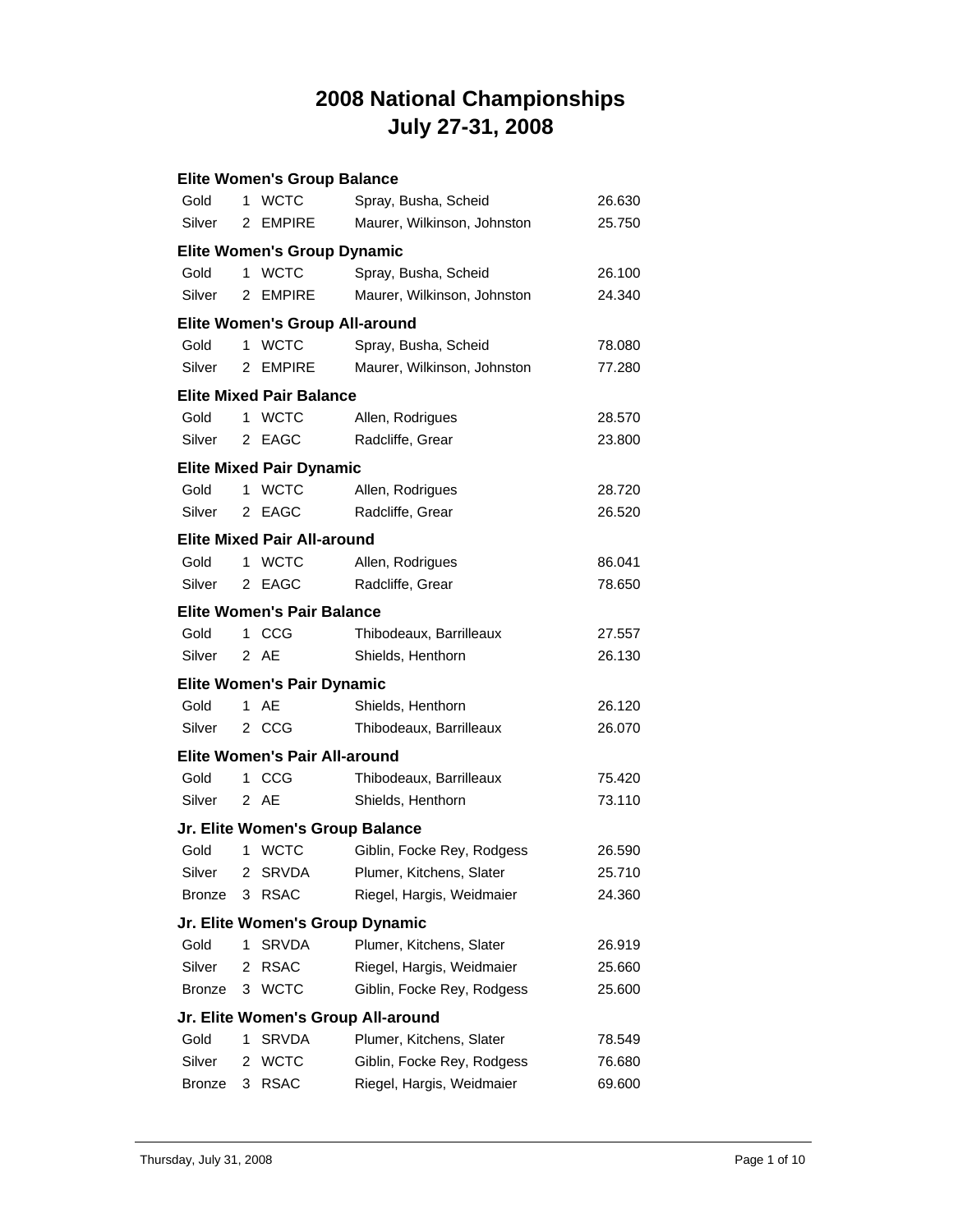|               |              | Jr. Elite Mixed Pair Balance      |                                  |        |
|---------------|--------------|-----------------------------------|----------------------------------|--------|
| Gold          | $\mathbf{1}$ | <b>ATA</b>                        | Bones, Bloom                     | 27.570 |
| Silver        |              | 2 FLIP                            | Becnel, Parsiola                 | 23.100 |
|               |              | Jr. Elite Mixed Pair Dynamic      |                                  |        |
| Gold          | $\mathbf 1$  | <b>ATA</b>                        | Bones, Bloom                     | 27.030 |
| Silver        |              | 2 FLIP                            | Becnel, Parsiola                 | 25.450 |
|               |              | Jr. Elite Mixed Pair All-around   |                                  |        |
| Gold          |              | 1 ATA                             | Bones, Bloom                     | 80.140 |
| Silver        |              | 2 FLIP                            | Becnel, Parsiola                 | 69.300 |
|               |              | Jr. Elite Women's Pair Balance    |                                  |        |
| Gold          |              | 1 ATA                             | Terry, Simikowski                | 27.210 |
| Silver        |              | 2 RGA                             | Martinez, Tichy                  | 25.190 |
|               |              | Jr. Elite Women's Pair Dynamic    |                                  |        |
| Gold          | $\mathbf{1}$ | <b>ATA</b>                        | Terry, Simikowski                | 25.500 |
| Silver        |              | 2 RGA                             | Martinez, Tichy                  | 24.400 |
|               |              | Jr. Elite Women's Pair All-around |                                  |        |
| Gold          | 1            | <b>ATA</b>                        | Terry, Simikowski                | 77.960 |
| Silver        |              | 2 RGA                             | Martinez, Tichy                  | 74.640 |
|               |              | Level 10 Women's Group 17+        |                                  |        |
| Gold          | 1            | <b>ATA</b>                        | Sant'Anna, Davis, Sudo           | 50.400 |
| Silver        |              | 2 WCTC                            | Mihov, Gardner, Eydelman         | 50.350 |
| Bronze        |              | 3 BROWNS                          | Lamey, Neville, Palmer           | 49.000 |
| 4th           |              | 4 TOPS                            | Bright, Herzfeld, Herzfeld       | 46.850 |
| 5th           |              | 5 AE                              | Medina, Muehlberger, Mock        | 45.250 |
|               |              | Level 10 Women's Group 12-14      |                                  |        |
| Gold          |              | 1 ATA                             | Vitale, Phillips, Larson         | 51.250 |
|               |              | <b>Level 10 Mixed Pair 15-16</b>  |                                  |        |
| Gold          |              | 1 ATA                             | Smith, Kanavel                   | 55.500 |
|               |              | Level 10 Men's Pair 17+           |                                  |        |
| Gold          | 1            | <b>WCTC</b>                       | McCallum, Carlson                | 51.950 |
|               |              | Level 10 Women's Pair 17+         |                                  |        |
| Gold          | 1            | <b>BGC</b>                        | Bryant, Hovey                    | 51.450 |
|               |              | Level 9 Women's Group 17+         |                                  |        |
| Gold          | 1            | <b>ATA</b>                        | Fincannon, DeVito, Mills         | 50.750 |
| Silver        | 2            | <b>TOPS</b>                       | Hill, Walter, Suvall             | 49.400 |
| <b>Bronze</b> | 3            | <b>BGC</b>                        | Pechacek, Ziegenhals, Villarreal | 49.050 |
| 4th           | 4            | <b>MCSA</b>                       | Kukafka, Woodhams, Vendl         | 47.500 |
| 5th           | 5            | AE                                | Steinhauser, Torres, Erteld      | 45.350 |
| 6th           | 6            | Dynasty                           | Trick, Johnson, DeHart           | 45.150 |
|               | 7            | <b>TSR</b>                        | McCartney, Theis, Hulquist       | 42.100 |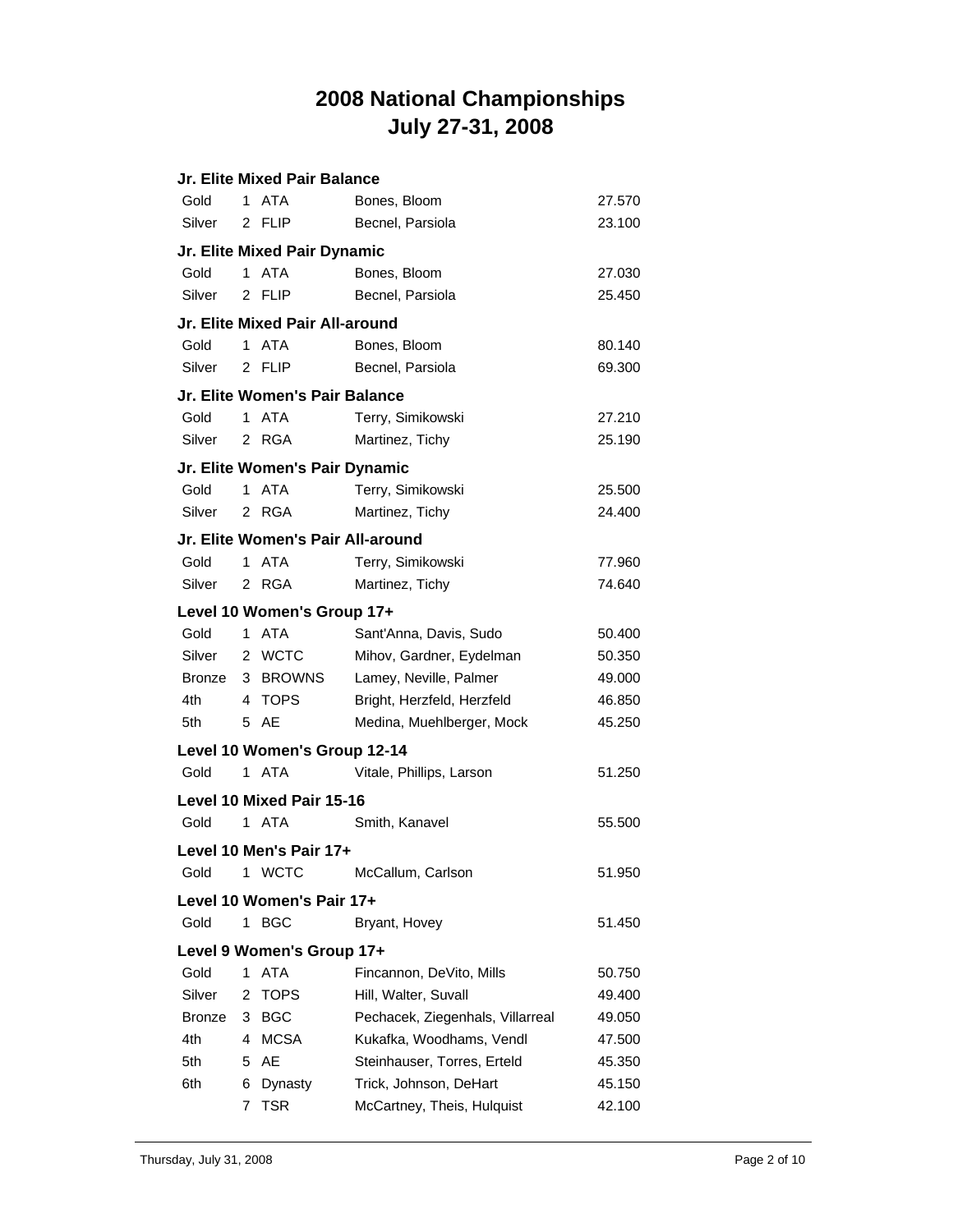#### **Level 9 Women's Group 15-16**

| Gold          | 1  | <b>RSAC</b>                 | Weidmaier, Harms, Porter          | 52.850 |
|---------------|----|-----------------------------|-----------------------------------|--------|
| Silver        | 2  | <b>MAATT</b>                | Brandt, Bohl, Nowack              | 50.000 |
| <b>Bronze</b> |    | 3 RGA                       | Boynton, Sammons, Witherow        | 45.850 |
| 4th           | 4  | <b>MCSA</b>                 | Collins, Van Dyne, Teeples        | 45.450 |
| 5th           | 5  | EAGC                        | Grafov, Noriega, Marcelle         | 42.280 |
|               |    | Level 9 Women's Group 12-14 |                                   |        |
| Gold          | 1  | <b>USAAA</b>                | Traina, Miller, Banowsky          | 50.500 |
| Silver        | 2  | Xtreme                      | Meyer, Conners, Prestipino        | 50.450 |
| <b>Bronze</b> |    | 3 ATA                       | Bloom, Meyer, Ferrante            | 49.850 |
|               |    | Level 9 Mixed Pair 17+      |                                   |        |
| Gold          | 1  | <b>EAGC</b>                 | Christian, Nasikan                | 53.250 |
| Silver        | 2  | <b>TOPS</b>                 | Geppert, Snyder                   | 47.200 |
| <b>Bronze</b> |    | 3 MCSA                      | Beverly, Gaiter                   | 44.700 |
|               |    | Level 9 Men's Pair 17+      |                                   |        |
| Gold          | 1  | <b>WOGA</b>                 | Osborne, Inserra                  | 49.900 |
| Silver        | 2  | <b>SSYMCA</b>               | Bauer, Miller                     | 46.700 |
| <b>Bronze</b> | 3  | TOPS                        | Green, Snyder                     | 41.400 |
|               |    | Level 9 Women's Pair 17+    |                                   |        |
| Gold          | 1. | <b>ATA</b>                  | Stalions, Meyer                   | 53.250 |
| Silver        | 2  | <b>BGC</b>                  | Pechacek, Ringel                  | 51.600 |
| <b>Bronze</b> | 3  | <b>RSAC</b>                 | Weidmaier, Robinson               | 50.200 |
|               |    | Level 9 Women's Pair 15-16  |                                   |        |
| Gold          | 1  | <b>BGC</b>                  | Eisenmenger, Lemmons              | 54.150 |
| Silver        |    | 2 EMPIRE                    | Loo, Rye                          | 48.700 |
|               |    | Level 8 Men's Group 15-16   |                                   |        |
| Gold          |    | 1 EAGC                      | Jackson, Binseel, Ruth, duToit    | 49.750 |
|               |    | Level 8 Women's Group 17+   |                                   |        |
| Gold          | 1  | <b>PCE</b>                  | DeGuire, Schwarztrauber, Fogelbac | 54.100 |
| Silver        | 2  | <b>NWG</b>                  | Freitag, Clevenger, Hamilton      | 51.500 |
| Bronze 3 EAGC |    |                             | Kicza, Baruch, Whitman            | 51.400 |
| 4th           | 4  | <b>PCE</b>                  | Eatherton, Suljak, Welker         | 50.950 |
| 5th           | 5  | <b>PCE</b>                  | Schlichtig, DeGuire, Brennan      | 50.150 |
| 6th           | 6  | <b>RSAC</b>                 | Weidmaier, Robinson, Harms        | 50.000 |
|               | 7  | MGSA                        | Delashaw, Newlon, Abrahamian      | 49.050 |
|               | 8  | MAATT                       | Irwin, Steineker, Vance           | 48.950 |
|               | 9  | ODC                         | Price, Jenkins, Lamping           | 48.850 |
|               |    | 10 AA                       | Maynard, Hilliard, Wilkin         | 47.500 |
|               |    | 11 AA                       | Rose, Maynard, Howard             | 47.300 |
|               |    | 12 SSYMCA                   | Roberts, Walker, Scott            | 46.800 |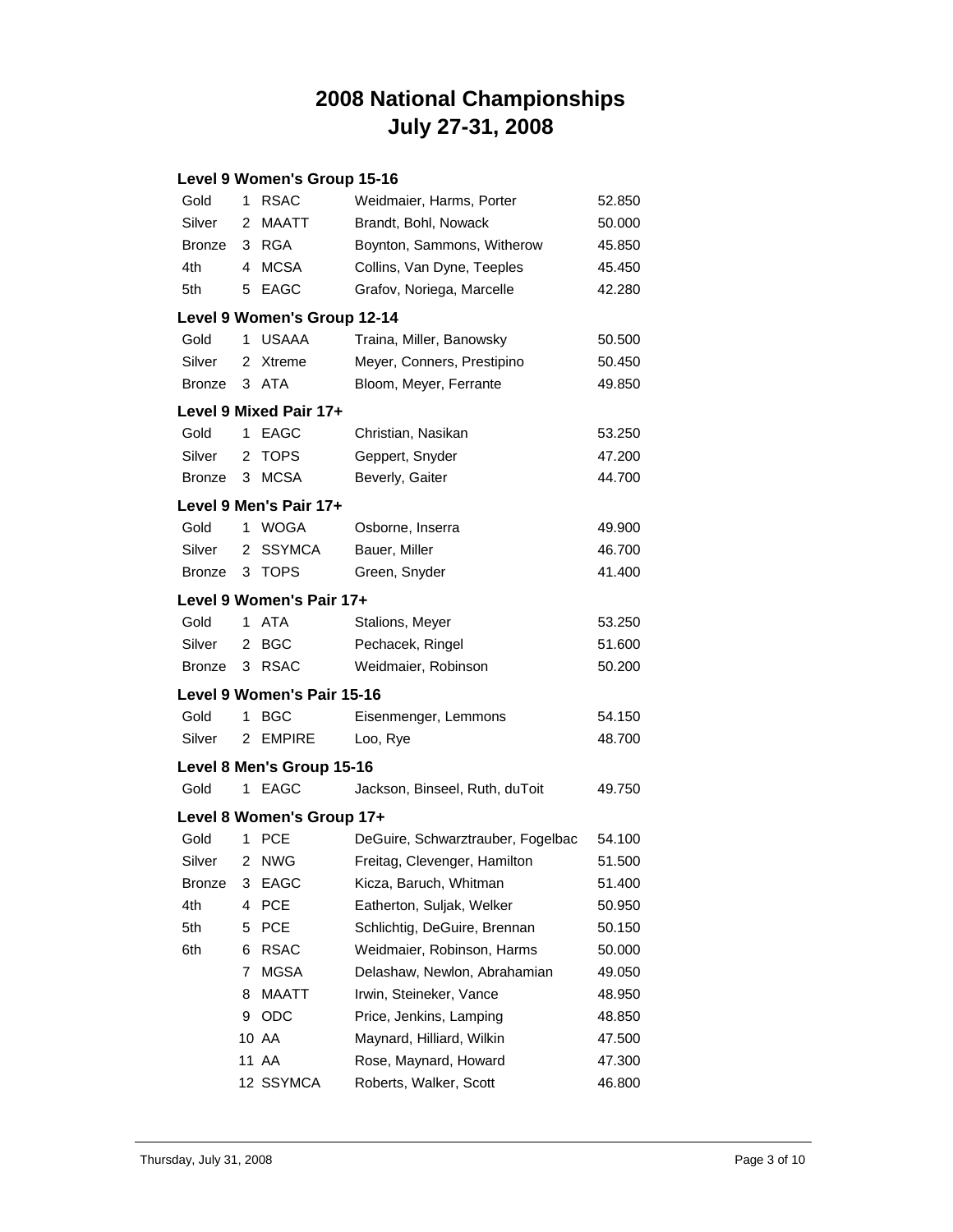#### **Level 8 Women's Group 15-16**

| Gold          | 1              | <b>NWG</b>                      | Howe, Elliott, Yates            | 53.100 |
|---------------|----------------|---------------------------------|---------------------------------|--------|
| Silver        | 2              | <b>SRVDA</b>                    | Book, Kitchens, Burton          | 51.150 |
| <b>Bronze</b> | 3              | <b>PCE</b>                      | Jarvis, Benson, Ervin           | 49.400 |
| 4th           | 4              | <b>ATA</b>                      | Niva, Salcedo, Harvey           | 48.750 |
| 5th           | 5              | AE                              | Handy, Wait, Mummaw             | 47.550 |
| 6th           | 6              | <b>ITA</b>                      | Benzel, Parzanese, Peterson     | 46.750 |
|               | 7              | ODC                             | Law, Larkin, O'Shea             | 45.400 |
|               |                | Level 8 Women's Group 12-14     |                                 |        |
| Gold          | 1              | <b>ATA</b>                      | Kelly, Rhoades, Liardon         | 53.300 |
| Silver        | 2              | <b>ATA</b>                      | Plata, Terry, Provazek          | 52.950 |
| <b>Bronze</b> | 3              | <b>SKY</b>                      | Carmichael, Hanold, True        | 51.550 |
| 4th           | 4              | Xtreme                          | Kirschner, Prestipino, Carmel   | 51.100 |
| 5th           | 5              | <b>ATA</b>                      | Ziffer, Titinger, Picone        | 50.800 |
| 6th           | 6              | <b>BROWNS</b>                   | Merwarth, Paulson, Strickland   | 50.600 |
|               | $\overline{7}$ | <b>WOGA</b>                     | Huddleston, Huddleston, Zabilka | 50.550 |
|               | 8              | <b>ATA</b>                      | Morales, Cooley, Cortes         | 50.150 |
|               | 9              | Xtreme                          | Vires, Byrne, Meyer             | 49.850 |
|               |                | <b>10 ATA</b>                   | Rato, Clement, Tokunaga         | 44.600 |
|               |                | Level 8 Mixed Pair 17+          |                                 |        |
| Gold          | 1              | <b>NWG</b>                      | Saur, Howard                    | 52.000 |
| Silver        | $\overline{2}$ | <b>EMPIRE</b>                   | McNamara, Montezuma             | 51.150 |
| <b>Bronze</b> | 3              | TSR                             | Marshall, Fitch                 | 50.300 |
| 4th           | 4              | Xtreme                          | Prestipino, Sweeney             | 50.150 |
| 5th           | 5              | <b>TTA</b>                      | Dorris, Basler                  | 46.650 |
| 6th           | 6              | <b>CATT</b>                     | James, Nowack                   | 44.950 |
|               |                | <b>Level 8 Mixed Pair 15-16</b> |                                 |        |
| Gold          | 1              | Xtreme                          | Cole, Ball                      | 51.700 |
| Silver        | 2              | <b>TSR</b>                      | Bowman, Wagers                  | 49.350 |
|               |                | <b>Level 8 Mixed Pair 12-14</b> |                                 |        |
| Gold          | 1              | <b>ATA</b>                      | Servellon, Atsatt               | 51.000 |
|               |                |                                 |                                 |        |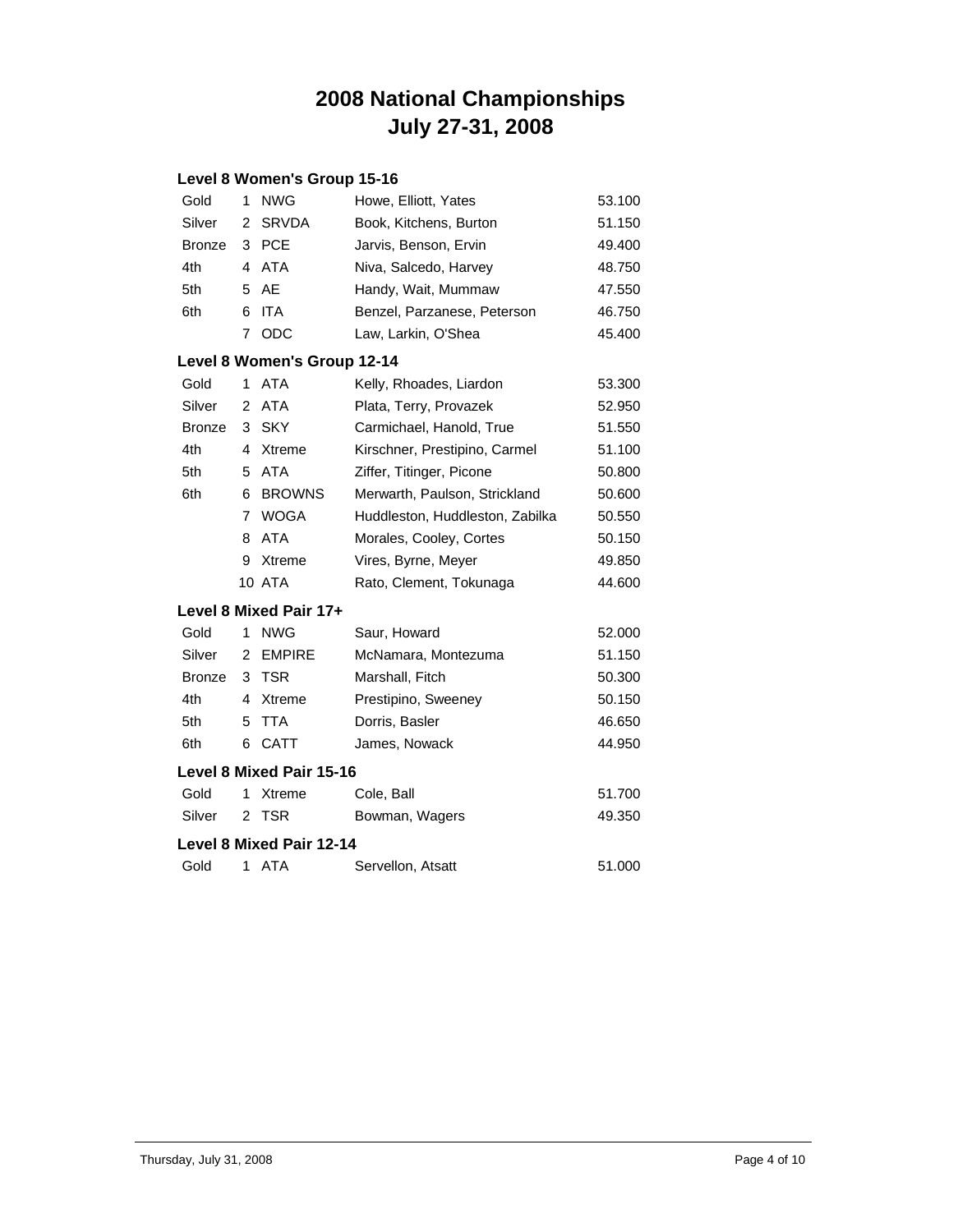#### **Level 8 Women's Pair 17+**

| Gold          | 1 | <b>RSAC</b>                 | Buford, Harms                     | 53.850 |
|---------------|---|-----------------------------|-----------------------------------|--------|
| Silver        | 2 | <b>SRVDA</b>                | Faubert, Harris                   | 51.900 |
| <b>Bronze</b> | 3 | <b>CCOAST</b>               | Andersen, Dillon                  | 49.450 |
| 4th           | 4 | Dynasty                     | Trick, DeHart                     | 49.300 |
| 5th           | 5 | ASG                         | Dimugno, Herr                     | 48.050 |
| 6th           | 6 | <b>TTA</b>                  | Greif, Lake                       | 47.650 |
|               | 7 | <b>CATT</b>                 | Echternach, Zepp                  | 47.600 |
|               | 8 | Dynasty                     | Conover, Johnson                  | 47.500 |
|               | 9 | AA                          | Earley, Hilliard                  | 47.200 |
|               |   | 10 RSAC                     | Kimmel, May                       | 45.100 |
|               |   | 11 AA                       | Rose, Wilkin                      | 44.850 |
|               |   | Level 8 Women's Pair 15-16  |                                   |        |
| Gold          | 1 | <b>WCTC</b>                 | Douglas, Metzler                  | 54.450 |
| Silver        | 2 | <b>RSAC</b>                 | Buford, Porter                    | 53.300 |
| <b>Bronze</b> | 3 | <b>SRVDA</b>                | Lim, Slater                       | 51.150 |
| 4th           |   | 4 AE                        | Handy, Gerstner                   | 48.250 |
| 5th           | 5 | Dynasty                     | Sears, Kleine                     | 48.050 |
| 6th           | 6 | MAATT                       | Wright, Belloir                   | 48.000 |
|               | 7 | <b>SSYMCA</b>               | Roberts, Dulworth                 | 45.200 |
|               |   | Level 8 Women's Pair 12-14  |                                   |        |
| Gold          | 1 | <b>WCTC</b>                 | Feltz, Davis                      | 51.750 |
| Silver        | 2 | Xtreme                      | Nielsen, Barton                   | 51.400 |
| <b>Bronze</b> | 3 | Xtreme                      | Kirschner, Carmel                 | 51.300 |
| 4th           | 4 | <b>RSAC</b>                 | King, Erskine                     | 49.300 |
|               |   | Level 7 Women's Group 17+   |                                   |        |
| Gold          | 1 | <b>BGC</b>                  | Anderson, Seagroves, Owens        | 25.500 |
| Silver        | 2 | ASG                         | Lee, Bienusa, Maguire             | 24.300 |
| <b>Bronze</b> | 3 | <b>RSAC</b>                 | Crosser, Leeth, Brewer            | 23.000 |
| 4th           | 4 | EAG                         | Busby, Engelkemier, Conrad        | 21.750 |
|               |   | Level 7 Women's Group 15-16 |                                   |        |
|               |   |                             | Gold 1 FLIP Vise, Landry, Jenkins | 24.850 |
| Silver        | 2 | <b>BROWNS</b>               | Rodriguez, Franz, Crispin         | 24.350 |
| Bronze        | 3 | <b>USAAA</b>                | Villarreal, Kadous, Jones         | 24.250 |
| 4th           | 4 | ATA                         | Rodriguez, Tarvin, Ritchie        | 24.050 |
| 5th           | 5 | CCG                         | Mangold, Landeche, Gerhardt       | 24.000 |
| 6th           | 6 | AE                          | Burt, Mora, Gerstner              | 23.650 |
|               | 7 | TSR                         | Garcia, Garcia, Sims              | 23.400 |
|               | 8 | <b>SRVDA</b>                | Chauvin, Thomas, Lutz             | 22.650 |
|               | 9 | <b>SLA</b>                  | Tustanowsky, Tustanowsky, Bibas   | 21.900 |
|               |   | 10 ODC                      | Sherfy, Libbert, Goode            | 21.700 |
|               |   | 11 ODC                      | Ehrlich, Dickerson, Carollo       | 20.750 |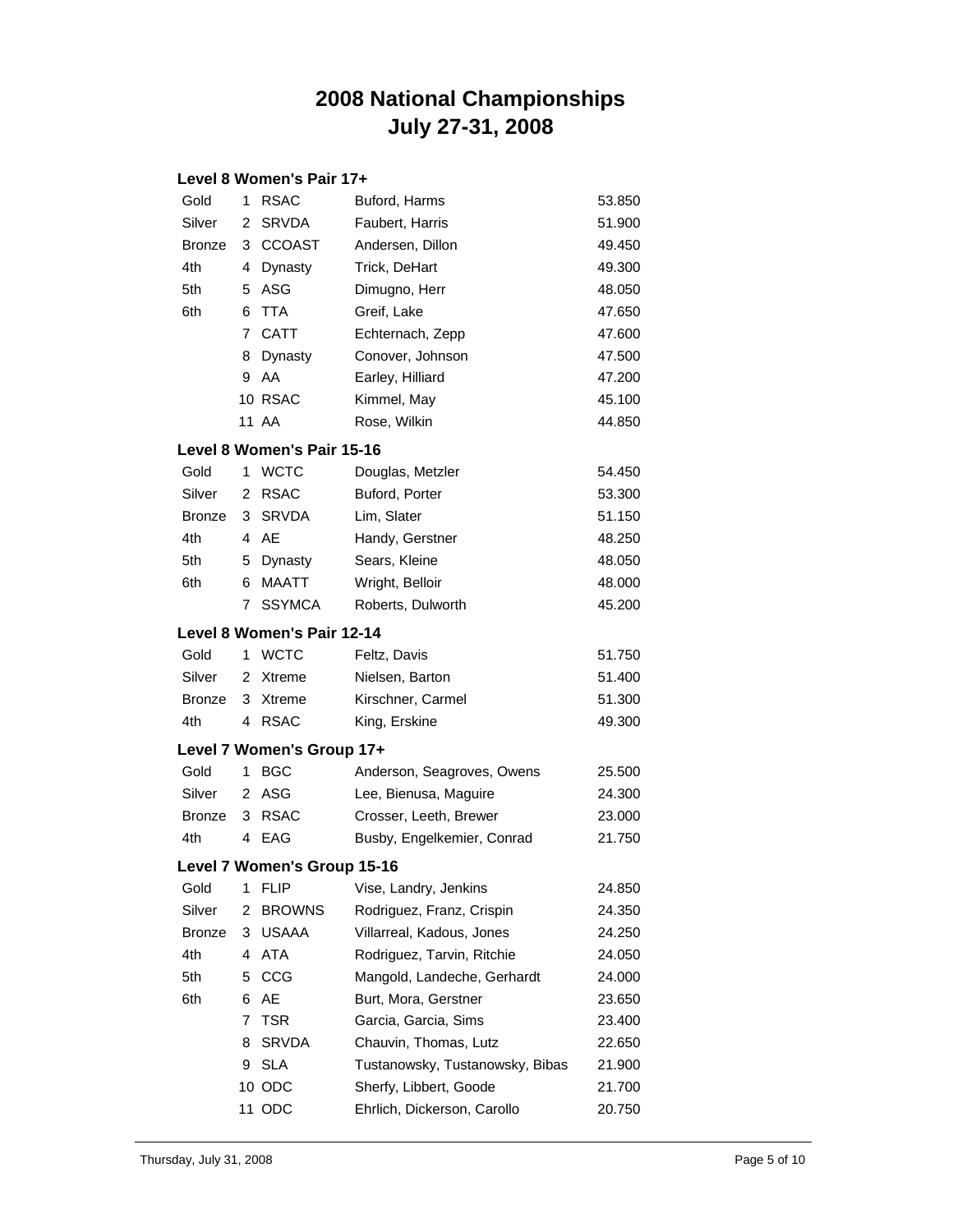#### **Level 7 Women's Group 12-14**

| Gold          | 1              | ATA                             | Bautista, Dugall, Berkeland | 24.950 |
|---------------|----------------|---------------------------------|-----------------------------|--------|
| Silver        | $\overline{2}$ | <b>ATA</b>                      | Hanmore, Kanavel, Kennedy   | 24.750 |
| <b>Bronze</b> | 3              | <b>RSAC</b>                     | Dodd, Wilkin, Erskine       | 24.450 |
| 4th           | 4              | <b>TOPS</b>                     | Green, Torres, Geppert      | 24.250 |
| 5th           | 5              | <b>ODC</b>                      | Knobbe, Vilmaire, Alsup     | 23.900 |
| 6th           | 6              | <b>TOPS</b>                     | Criswell, Criswell, DeFazio | 23.200 |
|               | 7              | <b>ODC</b>                      | Detterman, Howell, Mueller  | 22.800 |
|               | 8              | ODC                             | Mally, Rector, Hedges       | 22.550 |
|               |                | Level 7 Women's Group 11 Under  |                             |        |
| Gold          | 1              | EAGC                            | Silverman, Zeller, Garrett  | 23.350 |
|               |                | Level 7 Mixed Pair 17+          |                             |        |
| Gold          | 1              | Xtreme                          | Cary, Cephas                | 22.900 |
| Silver        | 2              | <b>SSYMCA</b>                   | Fuller, Miller              | 21.800 |
|               |                | <b>Level 7 Mixed Pair 15-16</b> |                             |        |
| Gold          | 1              | <b>SSYMCA</b>                   | Shuster, Bauer              | 23.600 |
|               |                | <b>Level 7 Mixed Pair 12-14</b> |                             |        |
| Gold          | 1              | <b>EAGC</b>                     | Mogilnay, Ruth              | 23.300 |
| Silver        | 2              | EAG                             | Rueb, Conrad                | 22.400 |
|               |                | Level 7 Men's Pair 17+          |                             |        |
| Gold          | 1              | CCG                             | Bertucci-Ness, Zatarain     | 26.500 |
|               |                | Level 7 Women's Pair 17+        |                             |        |
| Gold          | 1              | <b>CCOAST</b>                   | Setina, Sullivan            | 25.800 |
| Silver        | 2              | <b>NWG</b>                      | Dakin, Hamilton             | 25.350 |
| <b>Bronze</b> | 3              | <b>SSYMCA</b>                   | Nuss, Scott                 | 24.200 |
| 4th           | 4              | <b>ODC</b>                      | Elfstrum, Lamping           | 23.700 |
| 5th           | 5              | <b>ODC</b>                      | Sherfy, McGaha              | 22.600 |
| 6th           | 6              | <b>SRVDA</b>                    | Wong, Hintzen               | 21.650 |
|               |                | Level 7 Women's Pair 15-16      |                             |        |
| Gold          | 1              | <b>MGSA</b>                     | Delashaw, Newlon            | 25.000 |
| Silver        | 2              | <b>SSYMCA</b>                   | Nuss, Thompson              | 24.250 |
| <b>Bronze</b> | 3              | <b>ITA</b>                      | Benzel, Parzanese           | 24.050 |
| 4th           | 4              | <b>CATT</b>                     | Echternach, Runyan          | 22.550 |
| 5th           | 5              | EAG                             | Rueb, Conrad                | 22.000 |
| 6th           | 6              | ODC                             | Law, Carollo                | 21.650 |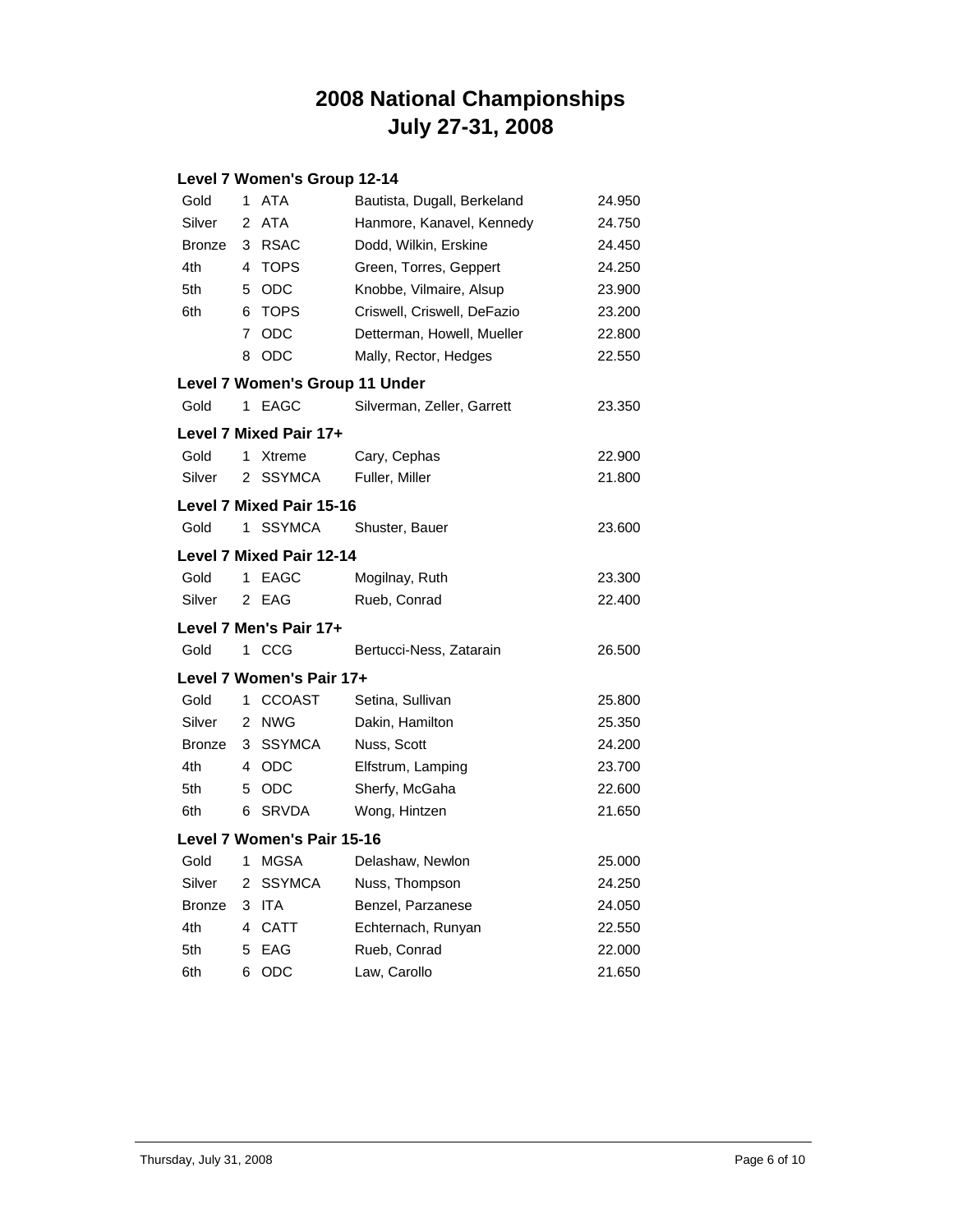#### **Level 7 Women's Pair 12-14**

| Gold          | 1              | AE                          | Cockshell, Swanson                      | 25.650 |
|---------------|----------------|-----------------------------|-----------------------------------------|--------|
| Silver        | 2              | <b>BROWNS</b>               | Thomae, Spangler                        | 25.350 |
| <b>Bronze</b> | 3              | MAATT                       | Bunton, Pruitt                          | 24.900 |
| 4th           | 4              | <b>FLIP</b>                 | Vise, Jenkins                           | 24.850 |
| 5th           | 5              | <b>RSAC</b>                 | Weidmaier, Wilkin                       | 24.250 |
| 6th           | 6              | <b>CCOAST</b>               | Monroy, Rohach                          | 24.200 |
|               | $\overline{7}$ | <b>MAATT</b>                | Vaughn, Warden                          | 24.050 |
|               | 8              | AA                          | Ellen, Maynard                          | 23.100 |
|               | 9              | ODC                         | Knobbe, Vilmaire                        | 22.900 |
|               |                | 10 JSD                      | Arrison, Hanson                         | 22.200 |
|               |                | Level 6 Women's Group 17+   |                                         |        |
| Gold          | 1              | <b>EMPIRE</b>               | Lindstrom, Loftus, Mihara               | 23.850 |
|               |                | Level 6 Women's Group 15-16 |                                         |        |
| Gold          | 1              | <b>FLIP</b>                 | Chauvin, Parsiola, Hycoop               | 25.500 |
| Silver        | 2              | <b>PIM</b>                  | Sawyer, Fowler, Sawyer                  | 25.000 |
| <b>Bronze</b> |                | 3 CATT                      | Echternach, Runyan, Good                | 23.150 |
| 4th           | 4              | <b>PCE</b>                  | Chlanda, Ringkamp, Hughs                | 21.150 |
|               |                |                             | Level 6 Women's Group 12-14 Preliminary |        |
| Gold          | 1              | <b>SKY</b>                  | Palmer, Palmer, Wernimont               | 26.350 |
| Silver        | 2              | <b>SKY</b>                  | Maier, Fry, Levora                      | 25.800 |
| <b>Bronze</b> | 3              | <b>BGC</b>                  | Anderson, Eisenmenger, Bowler           | 25.550 |
| 4th           | 4              | MAATT                       | Levin, Blankenship, Hiatt               | 24.800 |
| 5th           | 5              | <b>EMPIRE</b>               | Bachelier, Recktenwald, Ruiz            | 24.650 |
| 6th           | 6              | FLIP                        | Guillot, Niehaus, Chauvin               | 24.300 |
|               | 7              | MGSA                        | Say, Hefner, Britton                    | 24.250 |
|               | 8              | <b>TOPS</b>                 | Hulson, Hockensmith, Brown              | 24.000 |
|               | 9              | <b>TOPS</b>                 | Lenahan, McGlothin, Schaffner           | 23.800 |
|               |                | 10 JSD                      | McNamara, Haron, Arrison                | 23.700 |
|               |                | 11 AA                       | Shepherd, Grant, Hagen                  | 23.400 |
|               |                | 12 ODC                      | Christopher, Barteau, Carollo           | 23.300 |
|               |                | 13 VAT                      | Cantu, Cantu, Campos                    | 23.100 |
|               |                | 14 ODC                      | Hedges, Knobbe, Christopher             | 22.050 |
|               |                | 15 RSAC                     | Johnston, King, Klein                   | 21.850 |
|               |                | 16 RSAC                     | Summers, King, Behney                   | 20.100 |
|               |                | Level 6 Women's Group 12-14 |                                         |        |
| Gold          | 1              | <b>SKY</b>                  | Palmer, Palmer, Wernimont               | 26.050 |
| Silver        | 2              | <b>SKY</b>                  | Maier, Fry, Levora                      | 25.800 |
| <b>Bronze</b> | 3              | <b>FLIP</b>                 | Guillot, Niehaus, Chauvin               | 25.100 |
| 4th           | 4              | <b>BGC</b>                  | Anderson, Eisenmenger, Bowler           | 24.550 |
| 5th           | 5              | <b>EMPIRE</b>               | Bachelier, Recktenwald, Ruiz            | 24.350 |
| 6th           | 6              | MAATT                       | Levin, Blankenship, Hiatt               | 23.950 |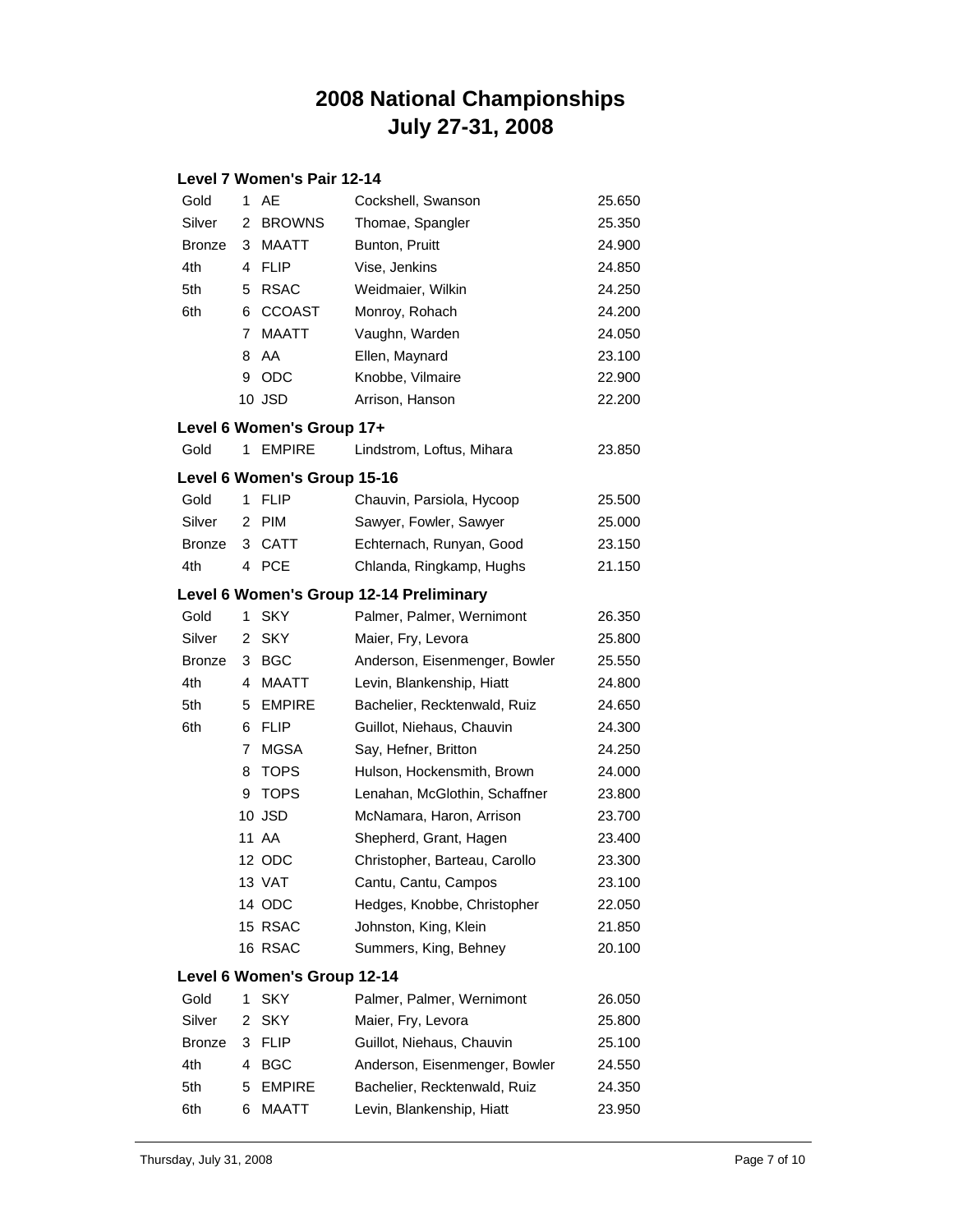|               |                | Level 6 Women's Group 11 Under  |                          |        |
|---------------|----------------|---------------------------------|--------------------------|--------|
| Gold          | 1              | <b>BGC</b>                      | White, McIntosh, Evans   | 25.150 |
| Silver        | $\overline{2}$ | <b>SRVDA</b>                    | Mihalic, Luera, Luera    | 24.150 |
| Silver        |                | 2 AE                            | Cockshell, Deyerle, Korn | 24.150 |
|               |                | Level 6 Mixed Pair 17+          |                          |        |
| Gold          | 1              | <b>MAATT</b>                    | <b>Tallent, Farley</b>   | 24.500 |
|               |                | Level 6 Mixed Pair 15-16        |                          |        |
| Gold          | 1              | <b>EAGC</b>                     | Disman, duToit           | 23.600 |
| Silver        | $\overline{2}$ | <b>BGC</b>                      | Orion, Dominguez         | 23.400 |
| <b>Bronze</b> |                | 3 ODC                           | Vilmaire, Vilmaire       | 21.600 |
| 4th           |                | 4 EAG                           | Hart, Busby              | 19.250 |
|               |                | <b>Level 6 Mixed Pair 12-14</b> |                          |        |
| Gold          |                | 1 AE                            | Handy, Francis           | 24.750 |
|               |                | Level 6 Men's Pair 17+          |                          |        |
| Gold          | 1              | ASG                             | Darrah, Tucker           | 24.800 |
| Silver        |                | 2 AE                            | Burt, Francis            | 22.050 |
|               |                | Level 6 Women's Pair 17+        |                          |        |
| Gold          | 1              | <b>JSD</b>                      | Amell, Prall             | 23.550 |
| Silver        | $\overline{2}$ | <b>RSAC</b>                     | Biggs, Brewer            | 22.250 |
|               |                | Level 6 Women's Pair 15-16      |                          |        |
| Gold          | 1              | <b>ATA</b>                      | Elliott, Cote            | 25.700 |
| Silver        | 2              | <b>TOPS</b>                     | Lenahan, Rhodes          | 24.800 |
| <b>Bronze</b> | 3              | <b>RSAC</b>                     | Leeth, Harms             | 23.650 |
| 4th           | 4              | <b>CATT</b>                     | Deters, Good             | 22.600 |
| 5th           | 5              | <b>SLA</b>                      | Rees, Tustanowsky        | 21.750 |
| 6th           | 6              | ODC                             | Rector, Simon            | 21.650 |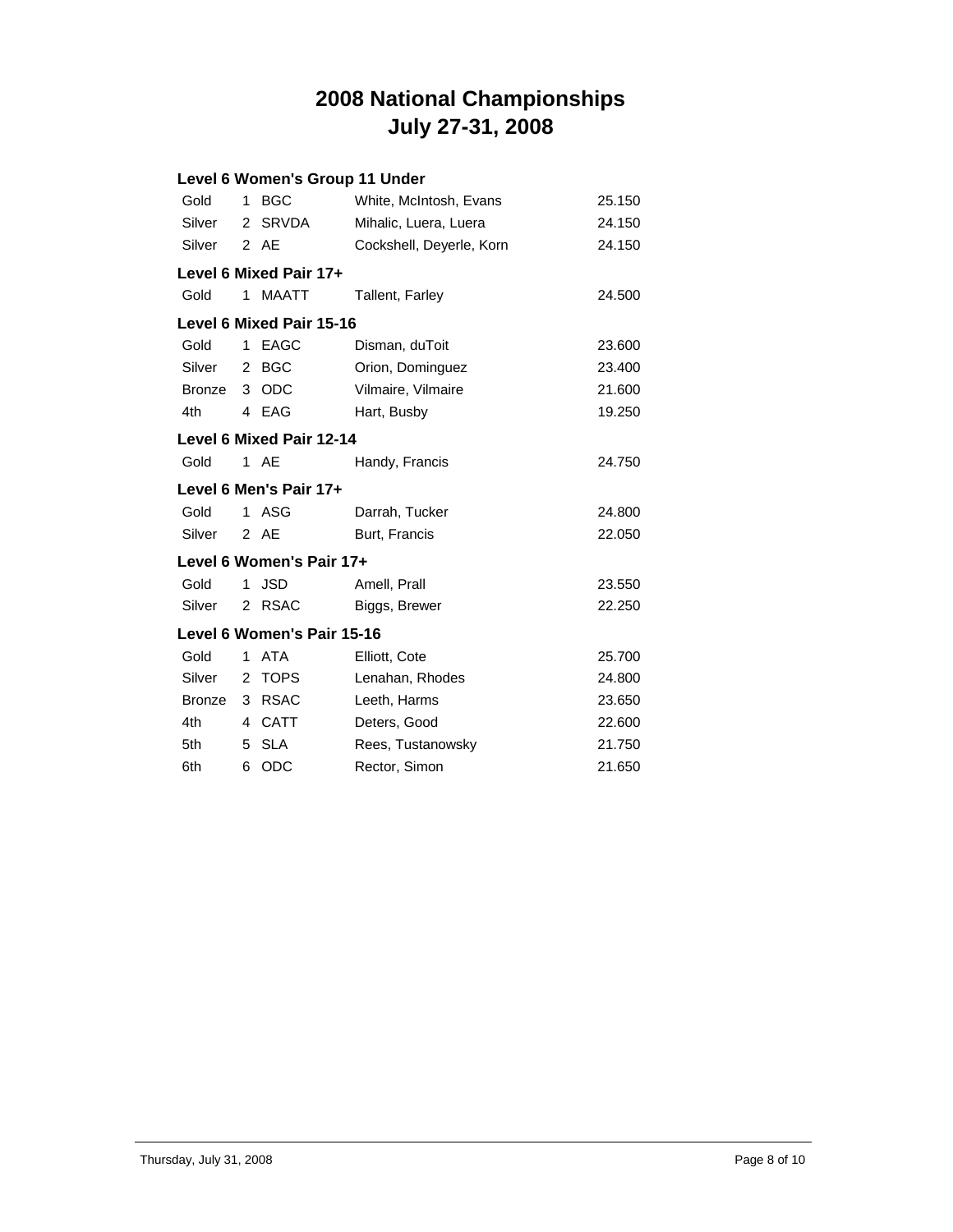#### **Level 6 Women's Pair 12-14 Preliminary**

| Gold          | 1 | <b>BROWNS</b>                 | Rohm, Renteria                 | 26.600 |
|---------------|---|-------------------------------|--------------------------------|--------|
| Silver        | 2 | <b>BGC</b>                    | Fagala, Huerta                 | 25.150 |
| <b>Bronze</b> | 3 | <b>SKY</b>                    | Palmer, Wernimont              | 24.950 |
| 4th           | 4 | <b>NWG</b>                    | Radley, Nelson                 | 24.300 |
| 5th           | 5 | <b>ODC</b>                    | Ehrlich, Hedges                | 24.000 |
| 6th           | 6 | <b>EAGC</b>                   | Segel, Levitt                  | 23.950 |
|               | 7 | <b>WCTC</b>                   | Porter, Douglas                | 23.850 |
|               | 8 | ODC                           | Detterman, Carollo             | 23.750 |
|               | 9 | <b>PCE</b>                    | Brown, Chlanda                 | 23.700 |
|               |   | 10 AA                         | Shepherd, Hagen                | 23.200 |
|               |   | 11 JSD                        | Parizo, Haron                  | 23.100 |
|               |   | 12 MAATT                      | Gerlemann, Massey              | 22.900 |
|               |   | 13 ODC                        | Detterman, Koenig              | 22.850 |
|               |   | 14 AGS                        | Martinez, Morales              | 22.600 |
|               |   | 15 ODC                        | Hedges, Christopher            | 22.250 |
|               |   | 16 MGSA                       | Say, Britton                   | 20.950 |
|               |   | 17 CATT                       | Linneman, Runyan               | 20.550 |
|               |   | 18 ODC                        | Vilmaire, Barteau              | 20.450 |
|               |   | Level 6 Women's Pair 12-14    |                                |        |
| Gold          | 1 | <b>BROWNS</b>                 | Rohm, Renteria                 | 26.250 |
| Gold          | 1 | <b>BGC</b>                    | Fagala, Huerta                 | 26.250 |
| <b>Bronze</b> | 3 | <b>SKY</b>                    | Palmer, Wernimont              | 25.150 |
| 4th           | 4 | EAGC                          | Segel, Levitt                  | 25.050 |
| 5th           | 5 | <b>NWG</b>                    | Radley, Nelson                 | 24.450 |
| 6th           | 6 | <b>ODC</b>                    | Ehrlich, Hedges                | 24.000 |
|               |   | Level 6 Women's Pair 11 Under |                                |        |
| Gold          | 1 | TTA                           | Reed, Amonette                 | 25.400 |
| Silver        | 2 | <b>RSAC</b>                   | Parks, Blankenship             | 22.950 |
|               |   | Level 5 Men's Group 17+       |                                |        |
| Gold          | 1 | <b>NWG</b>                    | Beaty, Radley, Saur, Howard    | 22.900 |
|               |   | Level 5 Women's Group 17+     |                                |        |
| Gold          | 1 | <b>ITA</b>                    | Kelly, Imes, Selegean          | 21.000 |
|               |   | Level 5 Women's Group 15-16   |                                |        |
| Gold          | 1 | <b>NWG</b>                    | Clevenger, Cox, Nelson         | 22.150 |
|               |   | Level 5 Women's Group 12-14   |                                |        |
| Gold          | 1 | AA                            | Allen, Tramblie, Schreier      | 24.250 |
| Silver        | 2 | AA                            | Ertel, Gaddis, Collins         | 23.600 |
| <b>Bronze</b> | 3 | <b>SLA</b>                    | Rees, Wilson, Baumgarner       | 23.100 |
| 4th           |   | 4 CATT                        | Echternach, Abadir, Echternach | 22.350 |
| 5th           | 5 | <b>CATT</b>                   | Linneman, Gibler, Runyan       | 21.500 |